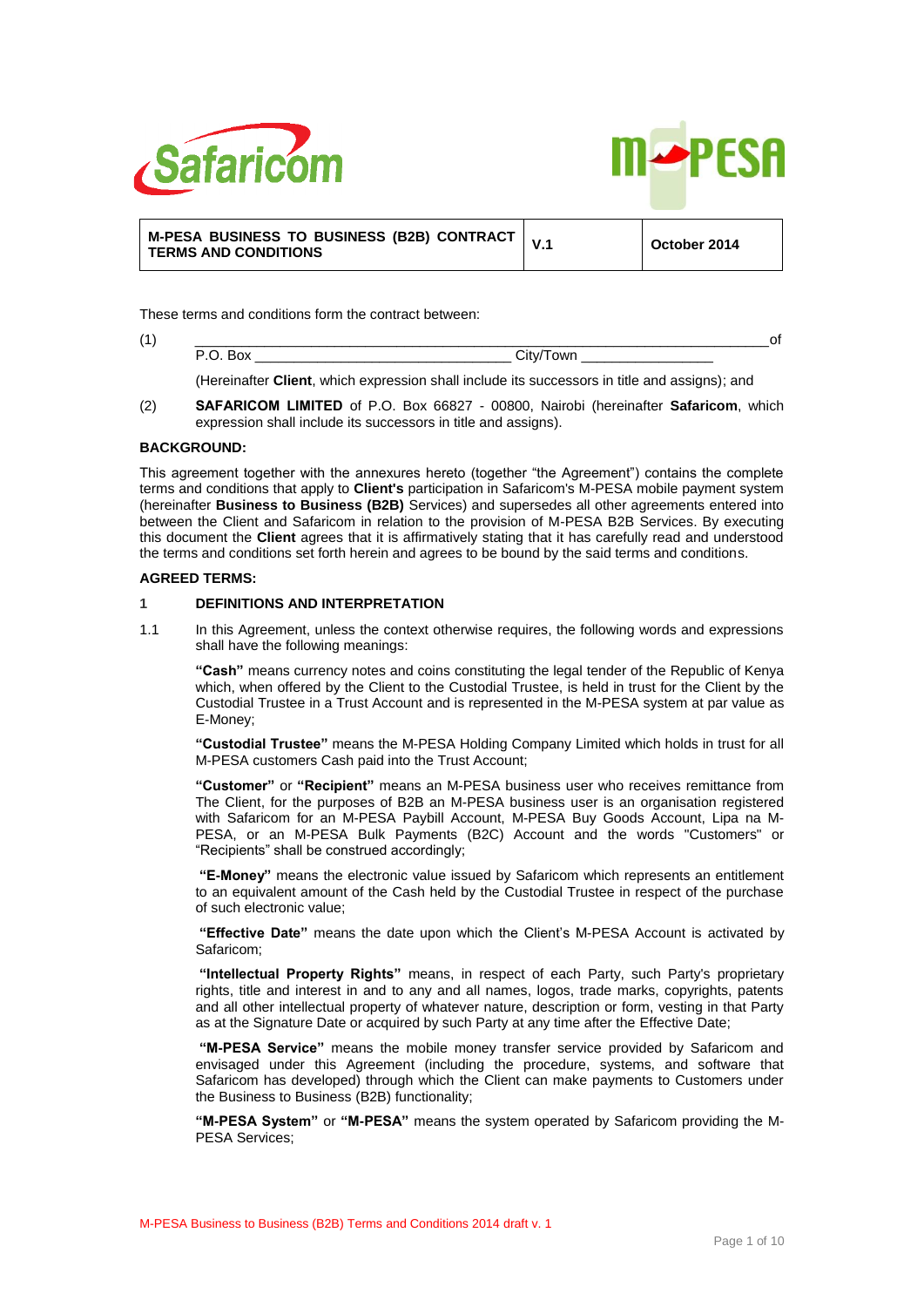**"M-PESA B2B Account"** means an M-PESA Bulk Payments (B2C) Account, an M-PESA Paybill Account or an M-PESA Buy Goods Account/ Lipa na M-PESA Account activated in accordance with clause 3;

**"M-PESA B2B Interface"** means the M-PESA B2B Application Programming Interface (API) or the B2B application that has been made available to the Client for purposes of accessing the B<sub>2</sub>B;

**"Network"** means the Safaricom Global System for Mobile Telecommunication ("GSM") system operated by Safaricom and covering those areas within the Republic of Kenya as stipulated from time to time by Safaricom;

**"Transaction"** means any movement of E-Money from the Client to Recipients or any cash deposit or withdrawal made to or against the Trust Account by the Client;

**"Trust Account"** means the trust accounts held in commercial banks and maintained by the Custodial Trustee comprising Cash entrusted to the Custodial Trustee for and on behalf of all M-PESA users.

- 1.2 In this Agreement (including the recitals), unless the context otherwise requires:
- 1.2.1 Words denoting the singular shall include the plural and vice versa and reference to the masculine gender shall include a reference to the feminine gender and neuter and vice versa;
- 1.2.2 References to clauses are references to the clauses of this Agreement;
- 1.2.3 References to "Parties" shall mean the parties to this Agreement being Safaricom Limited and the Client and to "Party" shall mean either of them as the context may indicate;
- 1.2.4 The expression "person" includes a natural person, body corporate, unincorporated venture, trust, joint venture, association, statutory corporation, state, state agency, governmental authority or firm; and
- 1.2.5 Headings to clauses are used for convenience only and shall not affect the construction and interpretation of this Agreement.

## **2 DURATION OF AGREEMENT**

- 2.1 Subject to the provisions for earlier termination as provided in this Agreement, this Agreement shall be for a period of twelve (12) months (the **Initial Term**) from the Effective Date of this Agreement.
- 2.2 Upon expiry of the Initial Term, this Agreement shall automatically renew for a further renewal periods of twelve (12) months each (each period being a **Renewal Term**) on the terms and conditions appearing herein or as may be amended in writing unless terminated in accordance with the terms of this Agreement**.**

#### **3. ACTIVATION OF BUSINESS TO BUSINESS ACCOUNT AND COMING INTO EFFECT OF TERMS AND CONDITIONS**

- 3.1 This Agreement comes into effect upon activation of the M-PESA B2B Account by Safaricom following KYC vetting procedures conducted on the Client by Safaricom.
- 3.2 Prior to activation of the M-PESA B2B Account, the Client shall ensure it has provided Safaricom with the necessary Know Your Customer (KYC) documents as may be prescribed by Safaricom.
- 3.4 If the client fails to produce the necessary KYC documents as set out in 3.2 above, or fails to satisfy the minimum KYC requirements, Safaricom will refuse to activate the M-PESA B2B Account and accordingly advise the client as such (in which case this agreement shall be null and void). For the avoidance of doubt, Safaricom's refusal to activate the M-PESA B2B Account shall neither confer on the Client any right to contest Safaricom's decision nor give rise to any legal claim against safaricom under this agreement.

## **4 OPERATION AND SCOPE**

- 4.1 The Client hereby agrees to abide by the M-PESA operational procedures as may be prescribed by Safaricom from time to time.
- 4.2 With effect from the Effective Date and for the duration of the Agreement, The Client shall:
- 4.2.1 Bank Cash in the Trust Account equivalent to the aggregate amount of E-Money The Client wishes to remit to its Recipients at any one time: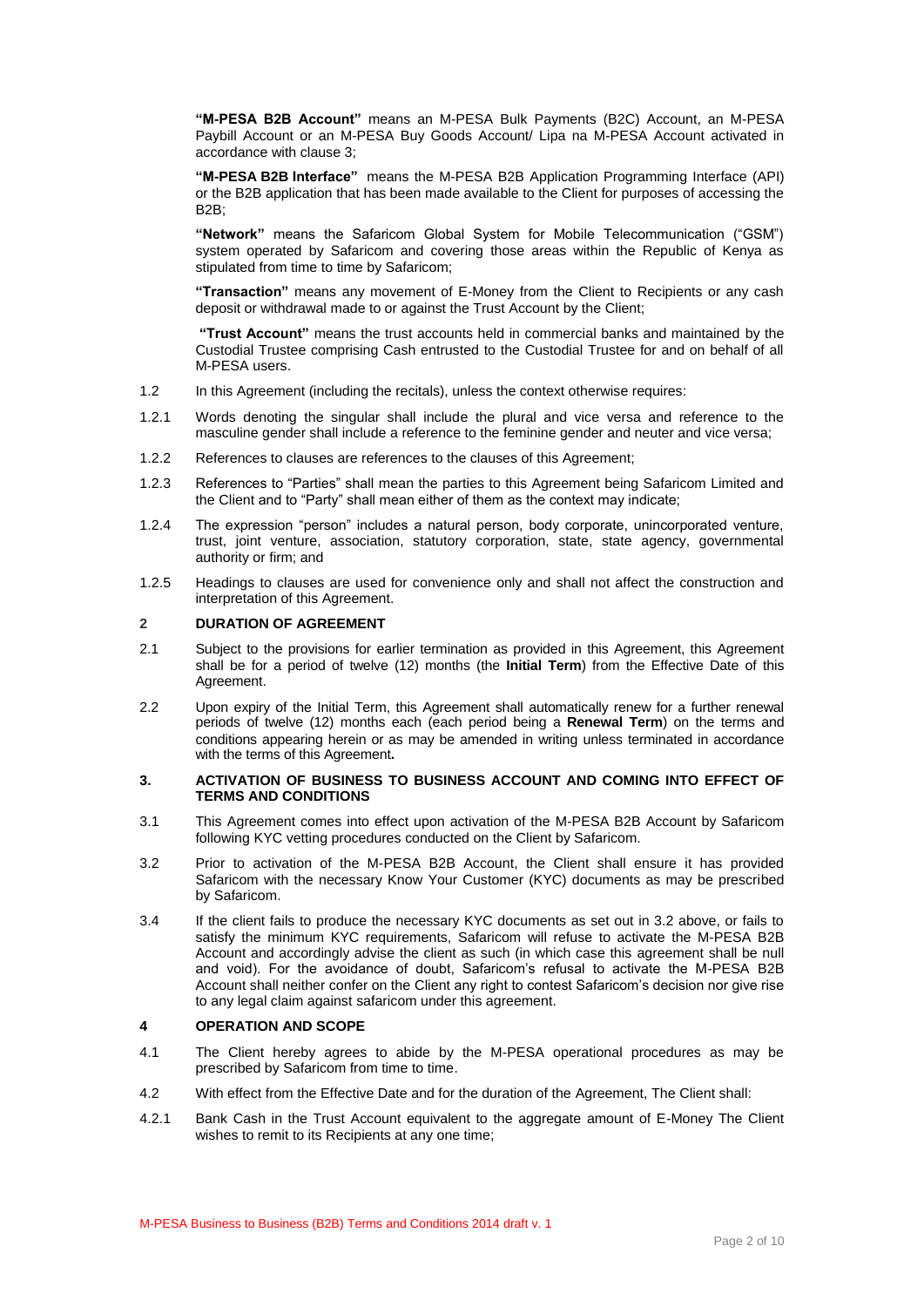- 4.2.2 Instruct Safaricom to make remittances from the Client's M-PESA B2B Account to nominated Recipients through the M-PESA B2B Interface and hereby irrevocably instructs Safaricom to levy the charges for the M-PESA Service from the Client's M-PESA B2B account;
- 4.2.3 Take all reasonable steps to ensure that Customers receive the gross amount of their payments without set off, counterclaim or deduction of charges;
- 4.2.4 Initiate and complete reversal Transactions within seventy two (72) hours where payments are made to it manifestly in error PROVIDED that Safaricom may initiate and complete such reversal of a payment made manifestly in error if (i) the Client consents to such reversal; or (ii) Safaricom having due regard to the circumstances establishes that the payment was made to the Client manifestly in error. In the event of any dispute with regard to a reversal Transaction under this clause, Safaricom reserves the right to suspend the whole or part of the funds in the Client's M-PESA B2B Account as may reasonably be possible or be required in the circumstances in order to facilitate amicable resolution of the dispute.
- 4.3 With effect from the Effective Date and for the duration of the Initial Period, Safaricom shall:
- 4.3.1 Create the Client on the M-PESA System as an "Organization";
- 4.3.2 Train the Client staff to enable them effectively perform remittance transactions on the M-PESA System and/or the M-PESA B2B Interface;
- 4.3.3 Facilitate the Issuance of E-Money to the Client upon confirmation by Custodial Trustee of the value of Cash banked in the Trust Account comprising the aggregate Transaction value, as the case may be;
- 4.4 During the subsistence of this Agreement, the Client undertakes that it shall at all times comply with such reasonable guidelines as may be communicated to the Client by Safaricom in writing from time to time.

#### **5 SERVICE FEES**

- 5.1 The Service shall be subject to the Charges and Transaction Values set out in Schedule 1 or as otherwise communicated by Safaricom to the Client.
- 5.2 Safaricom may by notice and from time to time vary the Charges and Transaction Values.
- 5.3 The Client shall pay all monies due to Safaricom without set off, counterclaim or deduction.

## **6 CONFIDENTIALITY**

- 6.1 Each party undertakes and warrants that it will treat as confidential all information related to and received from the other party, which it acquires as a result of the operation of this Agreement and to afford it the same degree of confidential treatment as it affords to its own confidential information.
- 6.2 Neither party will reveal any confidential information of the other to any third party, without the express written consent of the disclosing party, except where such information is already in the public domain, has been legally acquired by the third party, or where disclosure of the confidential information is ordered by a court or other competent authority.

## **7 PERMISSIBLE PURPOSE & PROHIBITED USAGE AND CONDUCT**

- 7.1 The Client hereby undertakes to use the M-PESA services only for the purpose set out in this agreement (i.e. the bulk payment of various payments to Customers) and shall not vary or modify the purpose without the prior written consent of Safaricom.
- 7.2 The Client agrees not to use the M-PESA B2B Service to:
- a) Conduct any business that is unlawful, harmful, threatening, abusive, harassing, tortuous, defamatory, vulgar, obscene, libellous, invasive of another's privacy, hateful, or racially, ethnically or otherwise objectionable;
- b) Impersonate any person or entity, including, but not limited to, a Safaricom official, fellow user, or falsely utter or otherwise misrepresent your affiliation with a person or entity;
- c) Forge headers or otherwise manipulate identifiers in order to disguise the origin of any Content transmitted through the Service;
- d) Conduct any business that causes or permits the uploading, posting, emailing, transmission or otherwise making available any content or information that you do not have a right to make available under any law or under contractual or fiduciary relationships (such as inside information, proprietary and confidential information learned or disclosed as part of employment relationships or under nondisclosure agreements);
- e) Conduct any business that infringes any patent, trademark, trade secret, copyright or other proprietary rights ("Rights") of any party;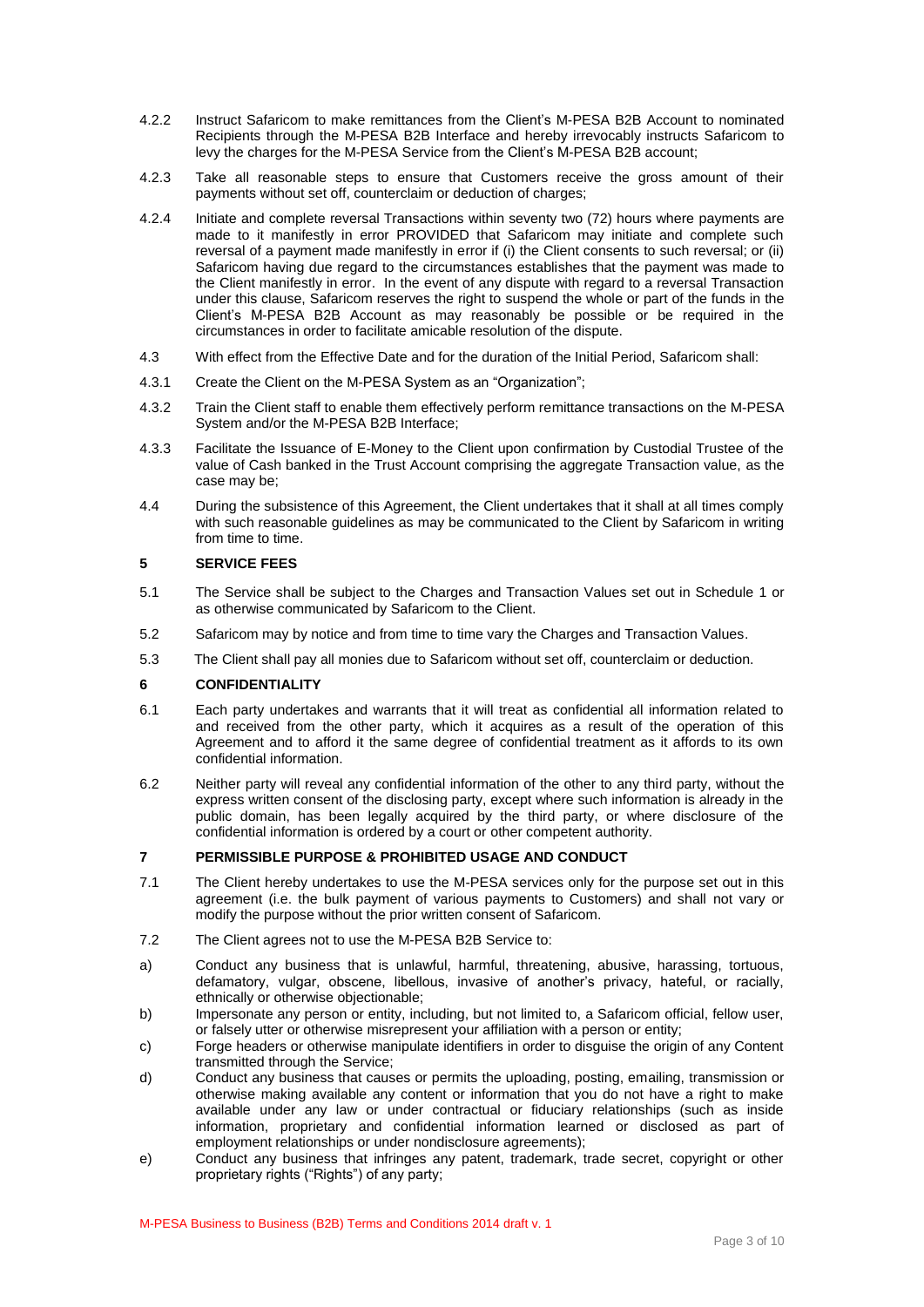- f) Conduct any business whether unsolicited or not, relating to or remotely connected to SPAM, junk mail, pyramid schemes, pornography, unlicensed gaming, unlicensed gambling or any other form of solicitation;
- g) Conduct any business that causes or permits the uploading, posting, emailing, transmission or otherwise making any material that contains software viruses or any other computer code, files or programs designed to interrupt, destroy or limit the functionality of any computer software or hardware or telecommunications equipment;
- h) Conduct any business that interferes with or disrupts the Service, the Network or servers or networks connected to the Service, or disobeys any requirements, procedures, policies or regulations of networks connected to the Service;
- i) Conduct any business that intentionally or unintentionally violates any applicable local, or international law, including, but not limited to, laws and regulations promulgated by the Communications Commission of Kenya, the Central Bank of Kenya or any regulations having the force of law;
- j) Collect or store personal data about other users without their express authority.
- 7.3 It is hereby acknowledged and agreed that Safaricom may preserve the Client's Confidential Information and may also disclose the Client's Confidential Information if required to do so by law or in the good faith belief that such preservation or disclosure is reasonably necessary to: (a) comply with legal process; (b) enforce the terms of this Agreement; (c) respond to claims that the Client's use of the M-PESA Service violates the rights of third-parties; or (d) protect the rights, property, or personal safety of Safaricom, its subscribers and the public.
- 7.4 You shall not make available to any third party any Confidential Information (including without limitation, transaction data) unless compelled by law to do so.

## **8 INDEMNITY & LIMITATION OF LIABILITY**

- 8.1 The Client shall indemnify Safaricom, and keep Safaricom indemnified, from and against any and all loss, damage or liability, whether criminal or civil, suffered, any legal fees and costs incurred by Safaricom resulting from a material breach of this Agreement by The Client including breaches caused by any act, neglect or default of The Client or any third party claim in respect of any matter arising from any person's conduct, provided that the liability has not been incurred through any default by Safaricom in relation to its obligations under this Agreement and provided that: (i) Safaricom shall promptly notify the Client of the Claim in writing stating the nature of the claim, total monetary compensation/ relief sought nature; (ii) Safaricom shall cooperate with the Client at Client's expense in all reasonable respects in connection with the claim and that upon written notice by Safaricom allow Safaricom to assume and control the defense of such claim; and (iii) the Client shall not enter into any settlement or compromise without the prior written consent of Safaricom.
- 8.2 Subject to the provisions of this Clause 8, Safaricom shall indemnify the Client, and keep The Client indemnified, from and against any and all loss, damage or liability, whether criminal or civil, suffered, any legal fees and costs incurred by the Client resulting from a material breach of this Agreement by Safaricom including breaches caused by any act, neglect or default of Safaricom or any third party claim in respect of any matter arising from any person's conduct, provided that the liability has not been incurred directly through any default by the Client in relation to its obligations under this Agreement and provided that: (i) Client shall notify Safaricom of the Claim in writing within seven (7) calendar days stating the nature of the claim, total monetary compensation/ relief sought nature; (ii) the Client shall cooperate with Safaricom at Safaricom's expense in all reasonable respects in connection with the claim and that upon written notice by Safaricom allow Safaricom to assume and control the defense of such claim; and (iii) the Client shall not enter into any settlement or compromise without the prior written consent of Safaricom.
- 8.3 Safaricom specifically excludes liability from any loss or damage arising:
- 8.3.1 where the transaction amount requested by The Client is below the minimum or above the maximum limits for transactions on the M-PESA System as set out in Schedule 1 *(Charges and Transaction Values)* or as may be otherwise communicated to the Client by Safaricom, except where The Client makes a request to Safaricom for changes to the minimum or maximum amount, which variation may be made at the sole discretion of Safaricom;
- 8.3.2 where the Client has entered an incorrect Recipient's Business Account number and the payment is made to the wrong Business Account holder;
- 8.3.3 where the Client has exceeded transaction/daily or monthly or annual limits for transactions and other usage on their M-PESA account;
- 8.3.4 where the Recipient's Business Account is not active;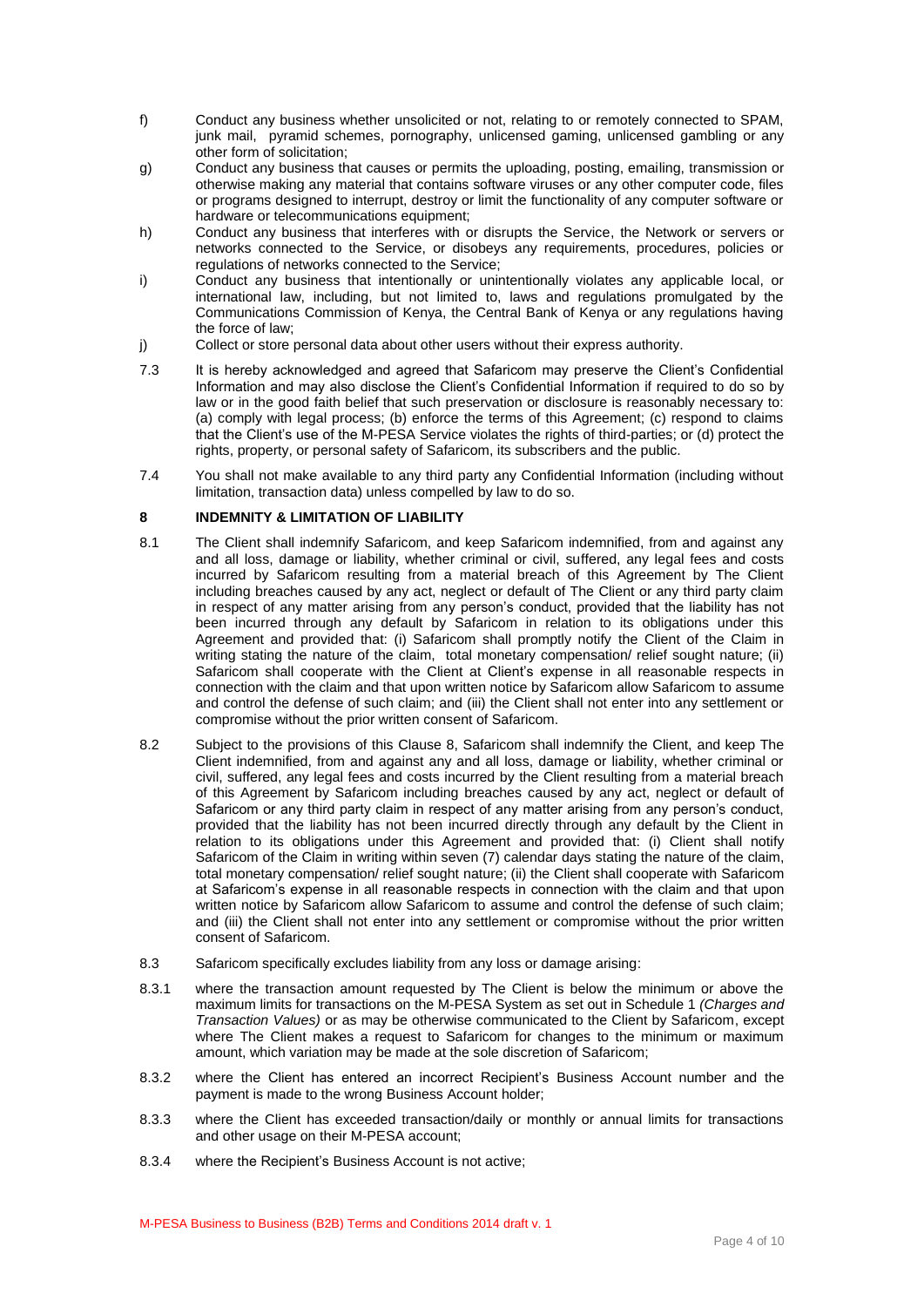- 8.3.5 where the Client's hardware, software or internet service provider's service is not functioning properly;
- 8.3.6 where unforeseen circumstances prevent the execution of a Transaction despite reasonable precautions being taken by Safaricom;
- 8.3.6 where such damage is indirect, special or consequential in nature.
- 8.4 Safaricom's maximum aggregate liability for all claims howsoever arising whether in contract or tort related to this Agreement shall be limited to Kenya Shillings One Million Only.
- 8.5 The Client shall be liable for and be responsible for all losses, liabilities, damages and bear all costs and expenses and will defend, indemnify and hold Safaricom harmless from and against:
- 8.4.1 any claims, liabilities, losses or damages due in any way whatsoever to the malfunctioning of its systems; and
- 8.4.2 any claims arising from or attributable to fraud or any criminal act due to the acts or omissions of officers, employees, agents or any third party.

## **9 SUSPENSION**

Safaricom may suspend the availability of the Service wholly or partially for any valid or compelling reason, including without limitation, where (i) Safaricom needs to investigate a transaction or series of transaction that is or are suspicious or fraudulent; or (ii) continuing to offer the service availability will render Safaricom non-compliant with any law, regulation or directive from a competent regulatory authority. In such cases Safaricom shall return any unremitted sum of money paid in advance by the Client as per this Agreement.

## **10 TERMINATION**

## **10.1 Termination for Breach**

If either of the Parties commits a breach of any material obligation imposed on it in terms of this Agreement (**Defaulting Party**), and fails to remedy such breach within a period of 30 (thirty) days from the date on which written notice is given to the Defaulting Party by the other Party (**Aggrieved Party**) requiring the Defaulting Party to remedy the breach, then the Aggrieved Party shall be entitled to terminate this Agreement on the expiry of such written notice and the Aggrieved Party shall be entitled to hold the Defaulting Party liable in damages as a result of such termination.

## **10.2 Termination by Notice**

Notwithstanding the generality of the foregoing, either Party may terminate this Agreement upon giving the other Party thirty (30) days notice.

## **10.3 Termination not to Affect Remedies**

The expiration or termination of this Agreement shall be without prejudice to all accrued rights and obligations of the Parties under this Agreement and to all obligations under this Agreement expressed to continue or take effect after expiration or termination.

## **11 TAXES**

Any taxes, charges, impositions or levies imposed on a Party or on a Party's performance of its obligations under this Agreement (including income taxes, VAT, Excise Tax and Withholding Tax) shall be paid by that Party, it being solely that Party's obligation to collect and remit such taxes to the relevant taxing authorities. If any withholding or other tax reduces the amount that would otherwise be paid hereunder by a Party to any other Party or any Recipient, then the amount paid shall be net of such required withholding or other tax so that the burden of the tax is borne by the Party subject to the tax. Nothing in this Clause shall be interpreted to require any Party to bear any income taxes which under applicable laws is imposed upon Recipients.

## **12 GENERAL**

- 12.1 The Client shall comply with all legal requirements applicable to its role in effecting **Transactions.**
- 12.2 Each of the Parties represent and warrant that none of its officers or directors (i) has ever been convicted of any crime; and (ii) has ever been charged with or convicted of (or pleaded guilty or no contest to) any crime relating to fraud, embezzlement, theft, money laundering, financing terrorism or terrorist organizations, importing illegal aliens, receiving stolen property, or illegal drugs or other controlled substances. Either Party shall notify the other in writing within 48 hours after any of these representations and warranties ceases to be true.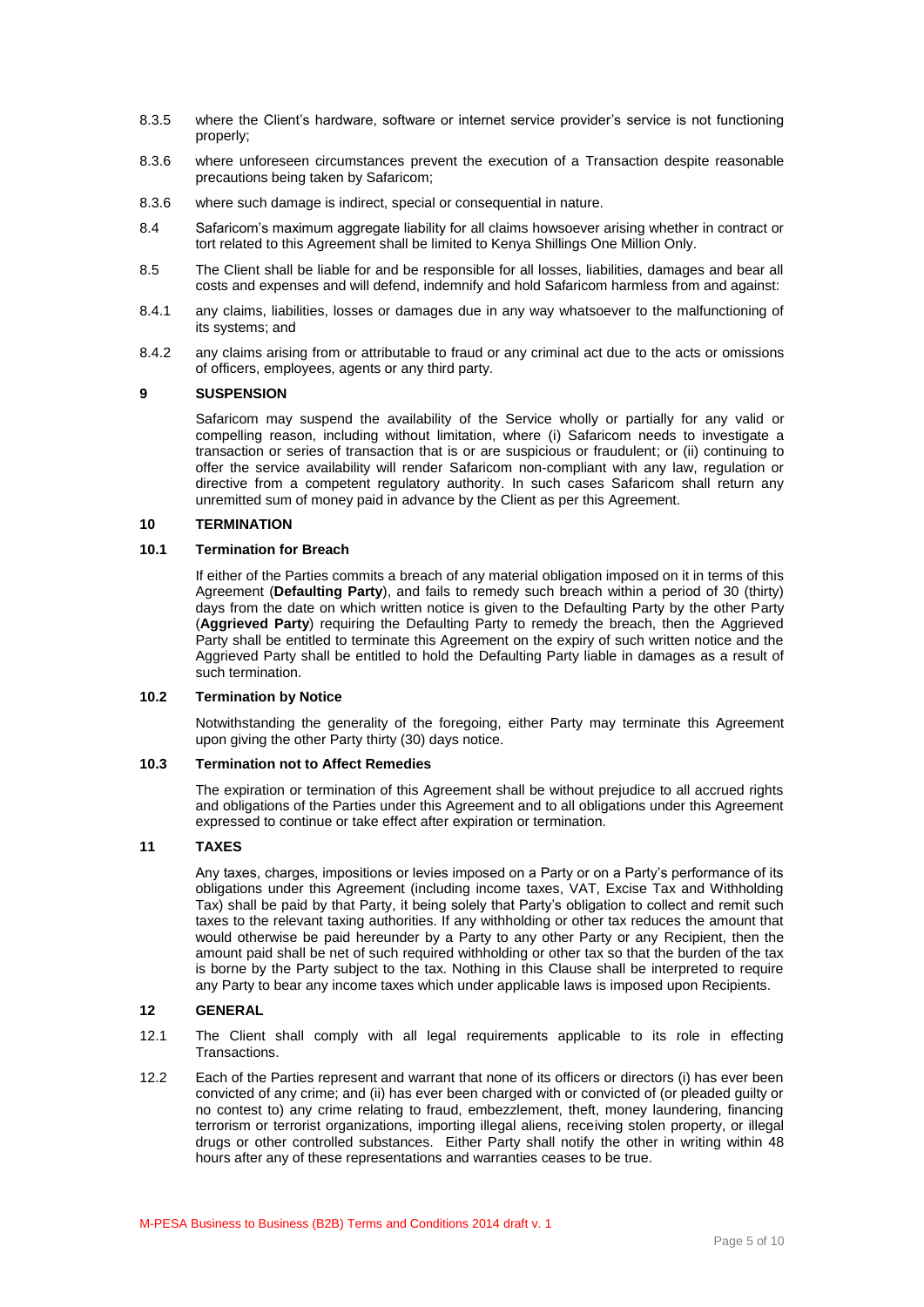- 12.3 Legal or regulatory requirements may require Safaricom to obtain and report certain information about the operation of the Client's account. In order to comply with any such legal or regulatory requirements, Safaricom may at any time submit such information as it may have in its possession to the legal or regulatory authority. The Client shall assist Safaricom in complying with any such legal or regulatory requirements and shall deliver promptly any information that Safaricom reasonably requests for the purposes of complying with such legal or regulatory requirements.
- 12.4 Neither party shall at any time publish or cause to be published orally or in writing to any other person whatsoever (including to the public or any section of the public) any information concerning this Agreement or any other information of any nature whatsoever concerning either party or any other matter regarding the internal affairs of the other party, whether such information or matter is stated to be confidential or not, without the express written permission of the other party. This covenant is given by each of the Parties on its own behalf and each party also undertakes to ensure that it will take all reasonable steps to enforce obligations in like form against its directors and personnel.
- 12.5 Each party shall, at its expense, obtain and renew, in accordance with any law or regulations for the time being in force, all permits, licences and authorisations required for the performance of its obligations under this Agreement. Each party shall produce to the other on request certified copies of such permits, licences and authorisations and a failure to provide such proof will amount to a breach of this Agreement entitling either party to terminate the Agreement in accordance with the provisions of clause *10* (*termination*).
- 12.6 Without prejudice to any other provisions of this Agreement, Each party undertakes to indemnify and keep the other Party indemnified on demand for and against all proceedings, costs, claims, damages, expenses and liabilities of whatsoever nature howsoever suffered or incurred arising out of or by reason of:
- 12.6.1 any breach or non-compliance with any terms of this Agreement; or;
- 12.6.2 any infringement or alleged infringement of any intellectual Property Rights relating to the use of any software by either party in the use of the Services.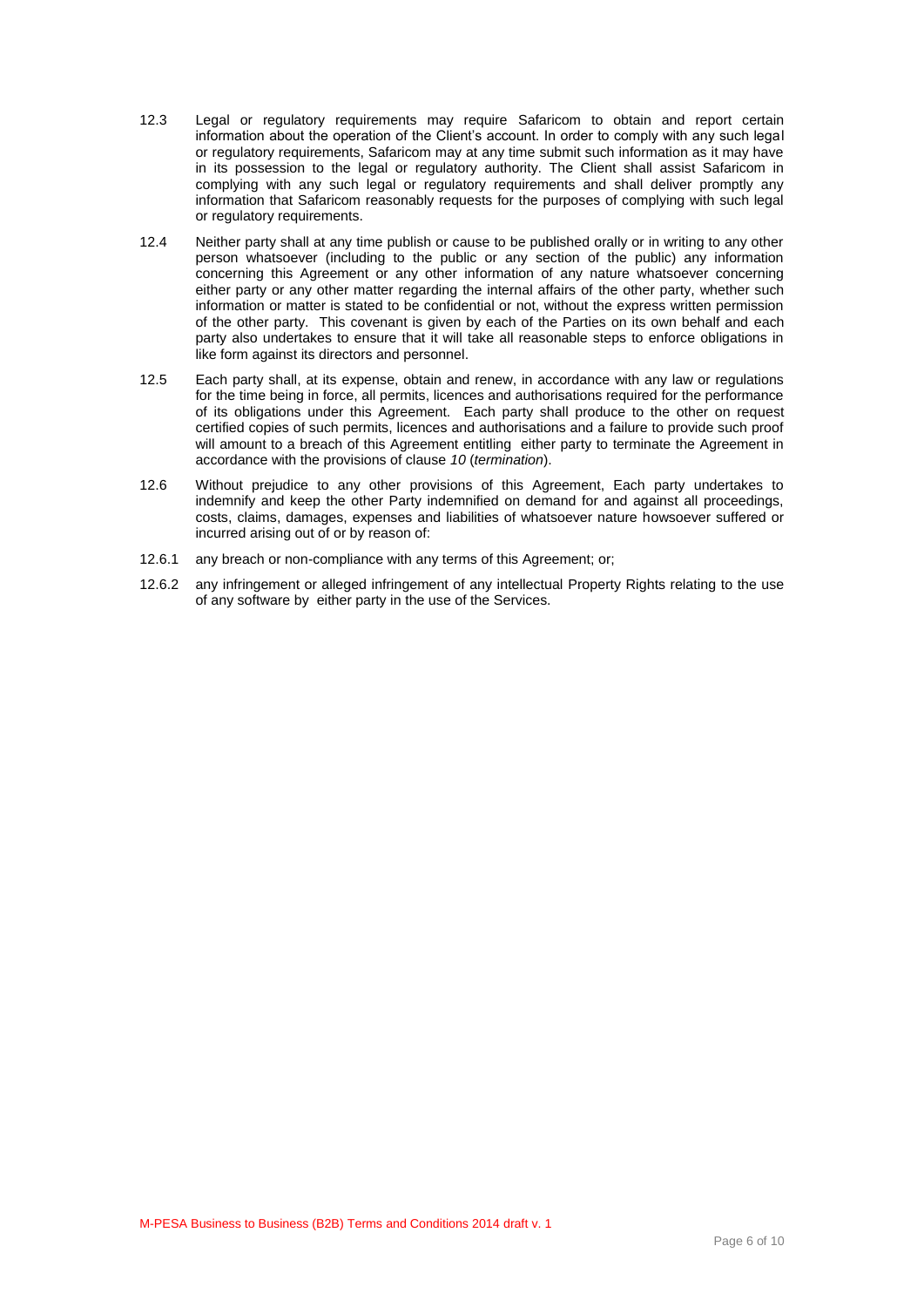## **13 GOVERNING LAW AND JURISDICTION**

The validity, construction and interpretation of this Agreement and the rights and duties of the parties hereto shall be governed by the laws of Kenya and the parties hereby submit to the non-exclusive jurisdiction of the High Court of Kenya.

## **14 DISPUTE RESOLUTION**

In the event that any dispute has arisen and the parties have not been able to settle the same, within fourteen (14) days then, any party may elect to commence arbitration. Such arbitration shall be referred to arbitration by a single arbitrator to be appointed by agreement between the Parties or in default of such agreement within 14 days of the notification of a dispute, upon the application of either Party, by the Chairman for the time being of the Kenya Branch of the Chartered Institute of Arbitration of the United Kingdom. Such arbitration shall be conducted in Nairobi in accordance with the Rules of Arbitration of the said Institute and subject to and in accordance with the provisions of the Arbitration Act 1995. To the extent permissible by Law, the determination of the Arbitrator shall be final, conclusive and binding upon the Parties hereto. Pending final settlement or determination of a dispute, the Parties shall continue to perform their subsisting obligations hereunder. Nothing in this Agreement shall prevent or delay a Party seeking urgent injunctive or interlocutory relief in a court having jurisdiction.

## **15 ENTIRE AGREEMENT**

This Agreement, together with the schedules hereto, constitutes the entire agreement between the Client and Safaricom with respect to the subject matter hereof. There are no restrictions, promises, warranties, covenants or undertakings other than those expressly set forth herein and therein. This Agreement supersedes all prior negotiations, agreements, and undertakings between the parties with respect to such matter.

#### **16 AMENDMENT**

This Agreement, including its schedules may be amended by Safaricom by way of bulletin, and notices. You acknowledge that such bulletin or notices shall be binding and shall have full legal force as if they were contained in this Agreement.

#### **17 ASSIGNMENT**

This Agreement may not be assigned by either party, by operation of law or otherwise, without the prior written consent of the other party

## **18 NOTICES**

Except as otherwise specified in the Agreement, all notices, requests, approvals, consents and other communications required or permitted under this Agreement shall be in writing and shall be personally delivered or sent by (i) mail, registered or certified, return receipt requested, postage pre-paid, courier service to the address specified above

## **19 COUNTERPARTS**

This Agreement may be executed simultaneously in three counterparts, each of which shall be deemed an original, but all of which together constitute one and the same agreement.

## **20 WAIVER**

No delay or omission by either party to exercise any right or power it has under this Agreement shall impair or be construed as a waiver of such right or power. A waiver by any party of any breach or covenant shall not be construed to be a waiver of any succeeding breach or any other covenant. All waivers must be in writing and signed by the party waiving its rights.

## **22 SEVERABILITY**

If any provision of this Agreement is held by court or arbitrator of competent jurisdiction to be contrary to law, such provision shall be severed from this Agreement PROVIDED ALWAYS that the remaining provisions of this Agreement will remain in full force and effect. The rights and obligations of the parties under this Agreement shall survive the expiration or early termination of this Agreement for any reason

#### **23 PUBLICITY**

Neither party shall use the other party's name or trademark or refer to the other party directly or indirectly in any media release, public announcement or public disclosure relating to this Agreement or its subject matter, in any promotional or marketing materials, lists or business presentations, without consent from the other party, except for announcements intended solely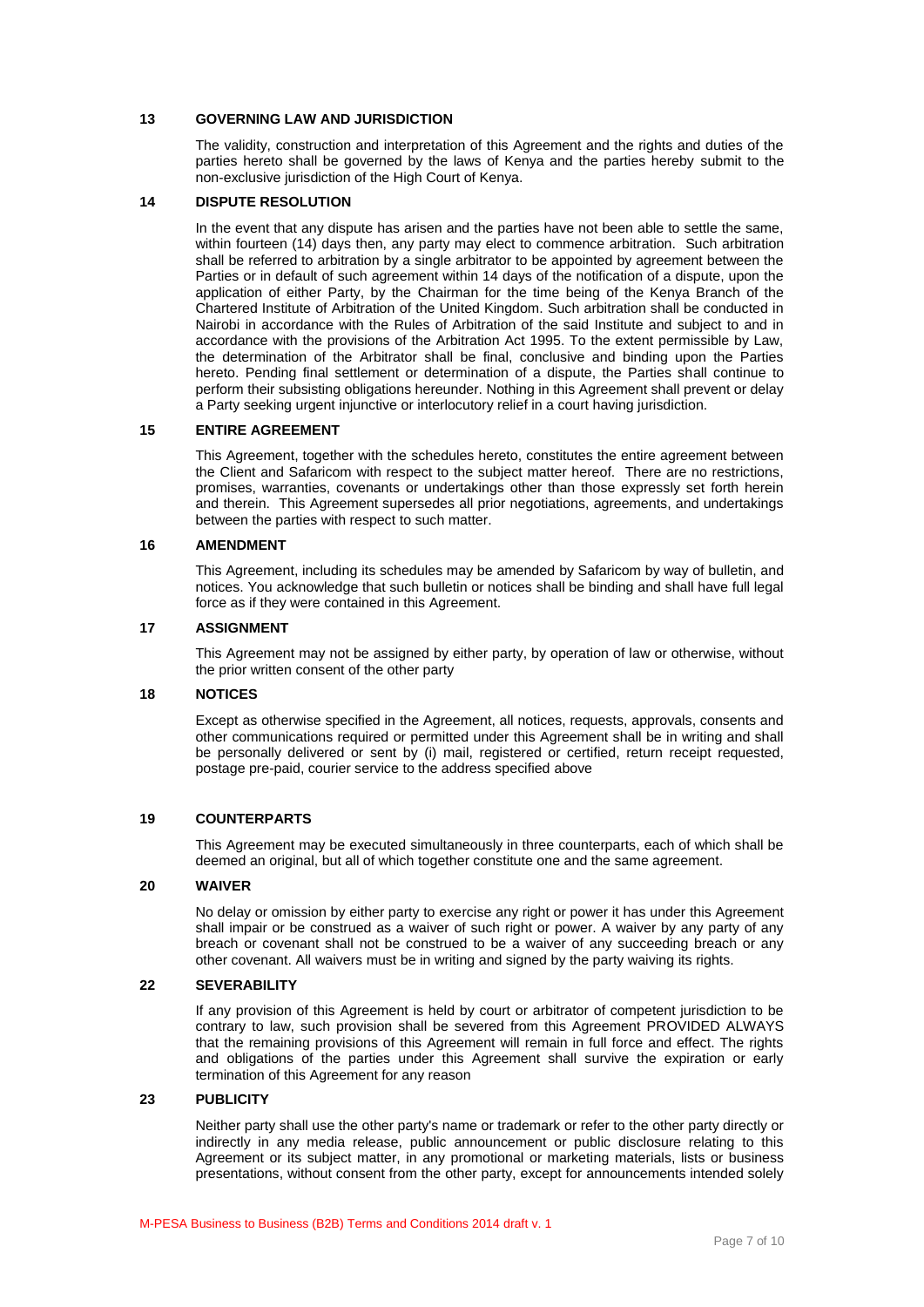for internal distribution or disclosures to the extent required to meet legal or regulatory requirements beyond the reasonable control of the disclosing party, which shall be in any event subject to review and approval, which approval shall not be unreasonably withheld, by the other party prior to release.

#### **24 NO THIRD PARTY BENEFICIARIES**

Each party intends that this Agreement shall not benefit, or create any right or cause of action in or on behalf of, any person or entity other than the Safaricom and the Client.

## **25 FORCE MAJEURE**

Notwithstanding any provision contained in this Agreement, neither party shall be liable to the other to the extent fulfilment or performance if any terms or provisions of this Agreement is delayed or prevented by revolution or other civil disorders; wars; acts of enemies; strikes; lack of available resources from persons other than parties to this Agreement; labour disputes; electrical equipment or availability failure; fires; floods; acts of God; government or regulator action; or, without limiting the foregoing, any other causes not within its control, and which by the exercise of reasonable diligence it is unable to prevent, whether of the class of causes hereinbefore enumerated or not.. If any force majeure event occurs, the affected party will give prompt written notice to the other party and will use commercially reasonable efforts to minimize the impact of such event.

## **[THE SPACE ON THIS PAGE HAS BEEN LEFT BLANK INTENTIONALLY]**

\_\_\_\_\_\_\_\_\_\_\_\_\_\_\_\_\_\_\_\_\_\_\_\_\_\_\_\_\_\_\_\_\_\_\_\_\_\_\_\_\_\_\_\_\_\_\_\_\_\_\_\_\_\_\_\_\_\_\_\_\_\_\_\_\_\_\_\_\_\_\_\_\_\_\_\_\_\_\_\_\_\_

|                                                                                                                                                                 | Limited |  |
|-----------------------------------------------------------------------------------------------------------------------------------------------------------------|---------|--|
| Hereby confirm that we have read the terms of these M-PESA Business to Business (B2B) Contract<br>Terms and Conditions and we hereby agree to be bound by them. |         |  |
|                                                                                                                                                                 |         |  |
|                                                                                                                                                                 |         |  |
|                                                                                                                                                                 |         |  |
|                                                                                                                                                                 |         |  |
| In the presence of:                                                                                                                                             |         |  |
|                                                                                                                                                                 |         |  |
| M-PESA Business to Business (B2B) Terms and Conditions 2014 draft v. 1                                                                                          |         |  |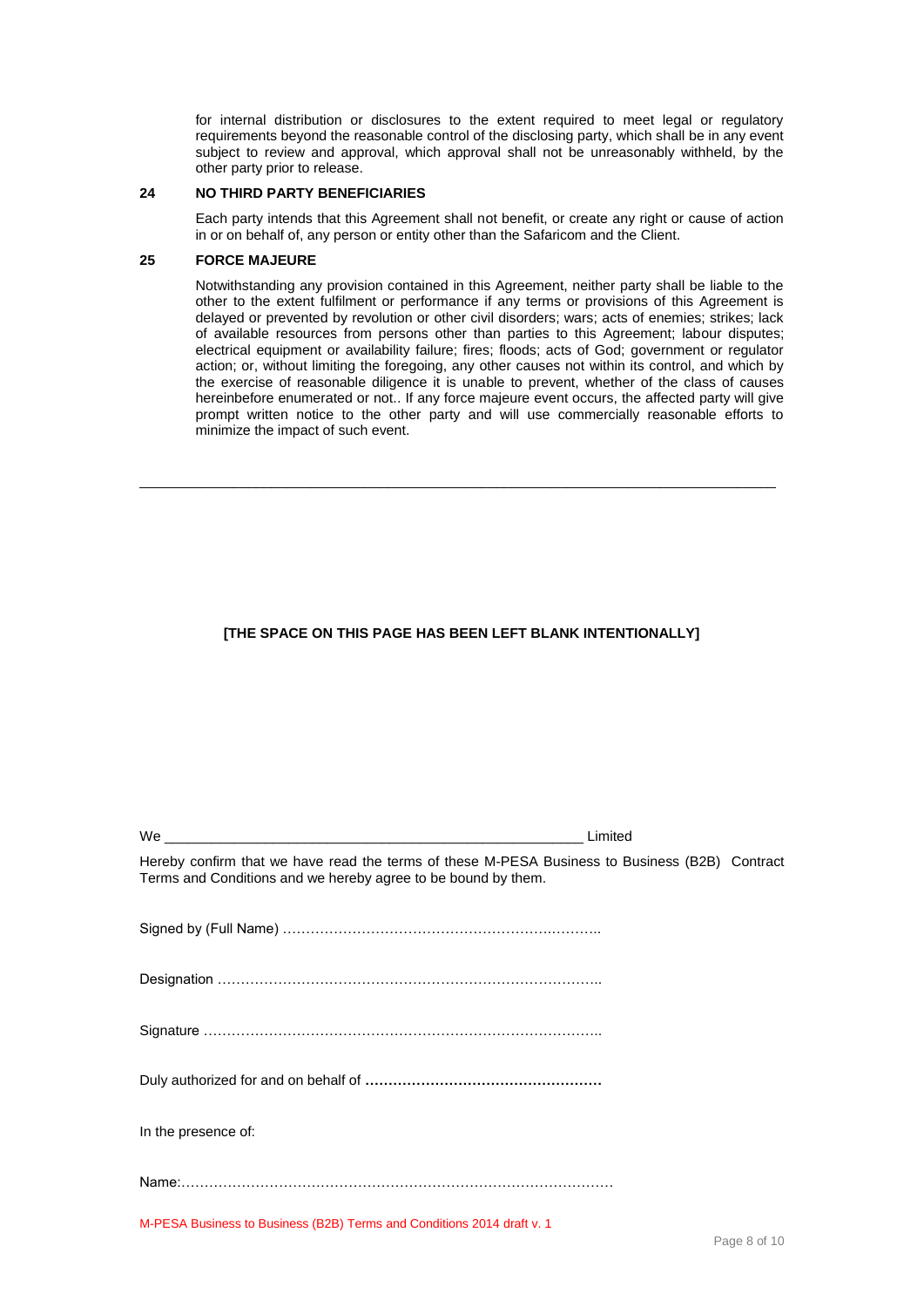Address:………………………………………………………………………………

Signature:…………………………………………………………………………….